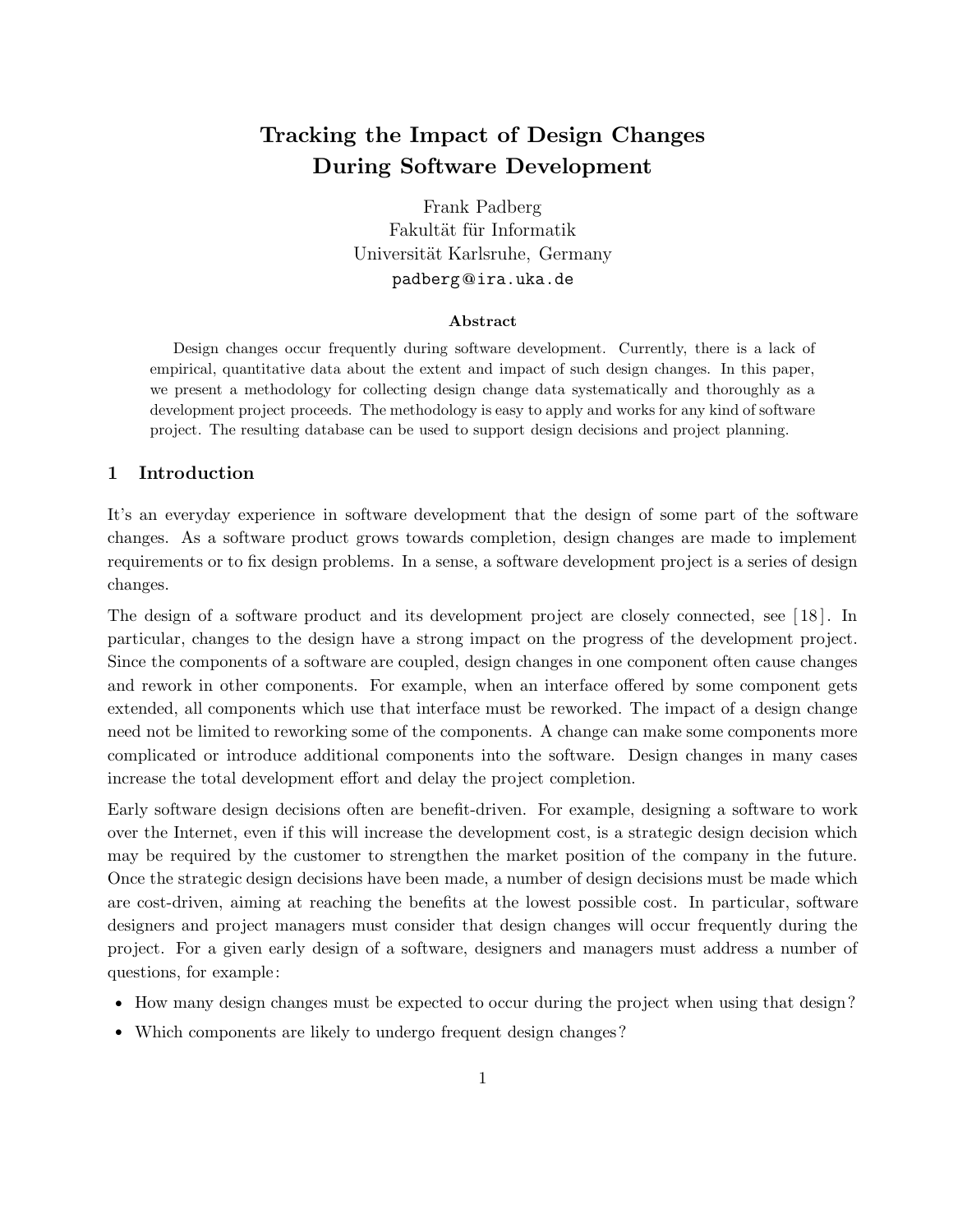- How much rework effort must be planned for?
- Which components are likely to cause much rework in other components when they are changed?
- Which components should be developed early so as to minimize the overall rework effort caused by design changes?

The last question points out that design decisions can't be completely separated from scheduling considerations.

To evaluate a given software design with respect to the impact of possible design changes, the components in the design must be *compared* with the components in past projects. For example, to find out how likely it is that a particular component will undergo design changes, one must study how often comparable components in past projects have undergone design changes. Two components are comparable when they have a similar degree of programming difficulty. In addition, the components must be coupled to their respective neighbor components with a similar strength, because the coupling between the components in a software plays a major role in the propagation of changes. To compare a design with the designs in past projects we must have a detailed *database* describing the design history in past projects.

The design changes during software development and their impact on the software's architecture and the development effort have not been studied empirically and systematically so far (there is some work in software maintenance, see the section on related work below). Although it is immediate that design changes have a strong impact on the progress of a development project, *we lack reliable, empirical, quantitative data about the extent and impact of design changes in software projects.* How often have design changes occured in past projects? How many components had to be reworked because of design changes? How much rework effort has been caused by design changes? We also lack empirical data about why the design changes were made and how the different design changes in a project were related.

Reconstructing the design history of a software product after its development project has been completed is practically impossible. Usually, we are left with some description of the requirements and high-level design, the deltas of the source code, and the developers' knowledge of what happened during the project. The developers' knowledge about the project is informal and fades away with time. The code deltas are recorded at the level of source statement changes and do not provide the logical links between the individual changes of the code. *Therefore, we need a methodology for collecting design change data systematically and thoroughly as a development project proceeds.* The methodology must tell what data to collect, how to collect the data, and how to evaluate the data.

In this paper, we present a methodology for building a *database of design changes* during software development projects. With each design change, the methodology documents what is changed, why it is changed, and how much effort the change causes. Design changes in different parts of the software (or at different points in time) which are logically related are linked in the database. Using the database, one can reconstruct at any time how the design of the software evolved during the project. The methodology is easy to apply and works for any kind of software development project.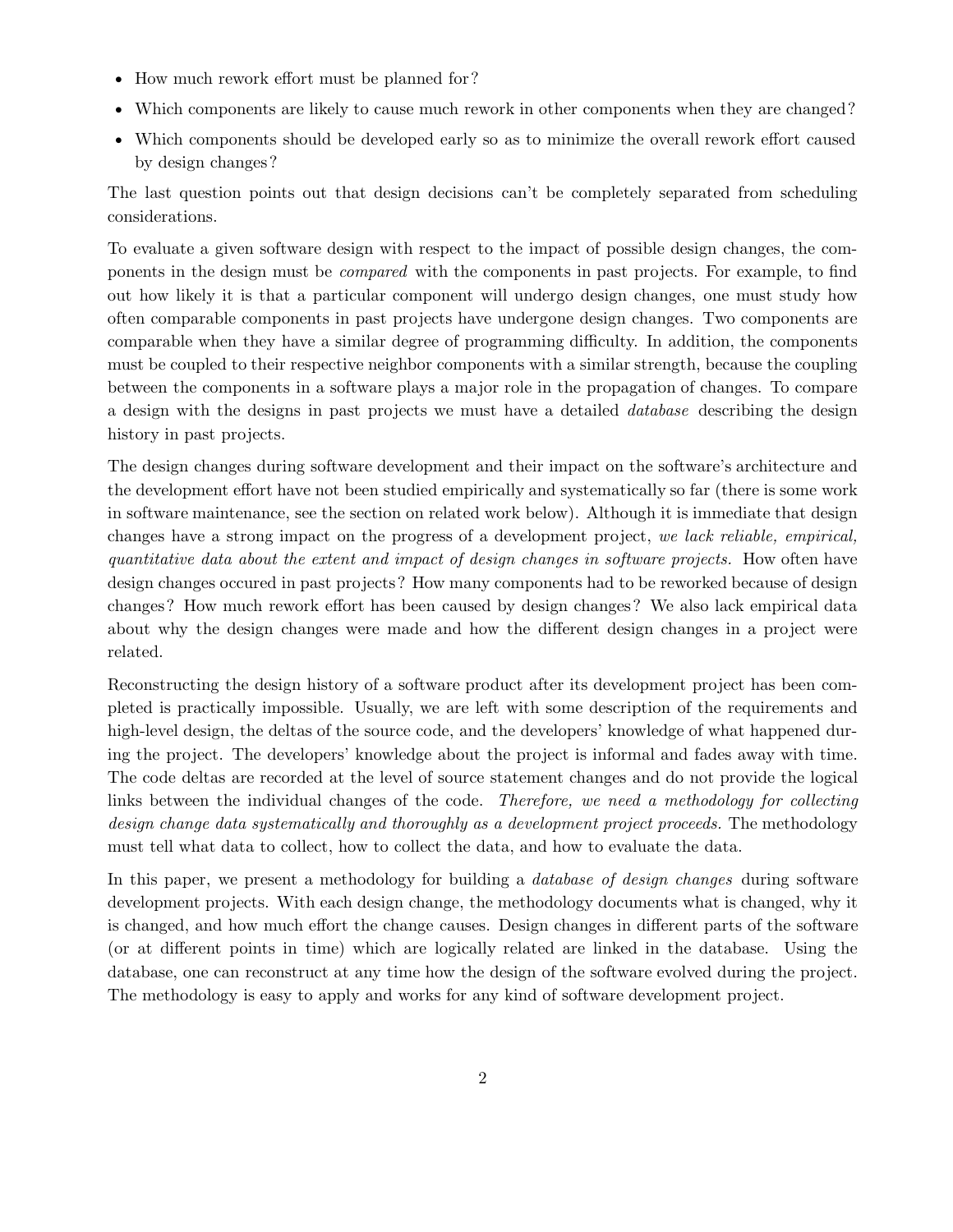## **2 Collecting Data**

Filing and approving formal change requests, as is done in software maintenance, is much too rigid for most software development. Therefore, the methodology aims at *consistently documenting* the changes which are applied to a software's design. Whenever a developer applies a design change to the software, he creates an entry in a *design change database* to describe the change. We'll show the format of a database entry in a moment. The database is shared by all developers in a project.

Every design change results in a number of development activities to implement the change. To permit measuring the impact of a design change on the development effort, the developers also create entries in the database to describe the development activities corresponding to a change and the effort spent on the activities. Typically, the activities are documented on a daily basis.

A design change can occur at different design levels. The change can be at the level of the architecture of the software, involving several components; at the level of a single component, involving several modules (or classes) of that component; or, at the level of a single module. In most cases, a change will *imply* other changes at "lower" levels. For example, to implement some requirement it might be necessary to change the architecture by introducing an additional component but also to extend some modules in existing components to connect with the new component. Therefore, changes are naturally organized into *coherent sets.* To permit measuring the "span" of a design change, all changes belonging to the same coherent set are linked in the database by refering to the same identification number. This is similar to software maintenance where changes are linked to modification requests.

Here is a description of the fields contained in a database entry :

- *Identification Number.* Each coherent set of design changes gets an identification number. All changes in a coherent set refer to the same identification number.
- *Description.* The purpose and content of the change. For the first change of a coherent set ("triggering change") the description indicates whether the change is made to implement some (possibly new) requirement or to fix some design problem.
- *Changed Item.* The name of the component, module, function, or shared variable whose design is changed. The name must be unique. Thus, the naming scheme "component.module. function" is used.
- *• Type of Change.* One of the four categories Changed, Extended, New, Dropped.
- *Date.* The day and month when the entry was made. For most entries, this will be the date of some development activity performed to implement the change.
- *Activity Times.* For each development activity performed on the day specified in the Date field to implement the change, the time spent on the activity is recorded. The activities belong to the five categories Designing, Coding, Testing, Documenting, Other.
- *Developer.* The name of the developer who made the entry. Each developer who spent some time on a change must make his own entries for that change in the database.

In most cases, a particular change results in multiple entries in the database. The entries correspond to different times at which a developer worked on implementing the change and different developers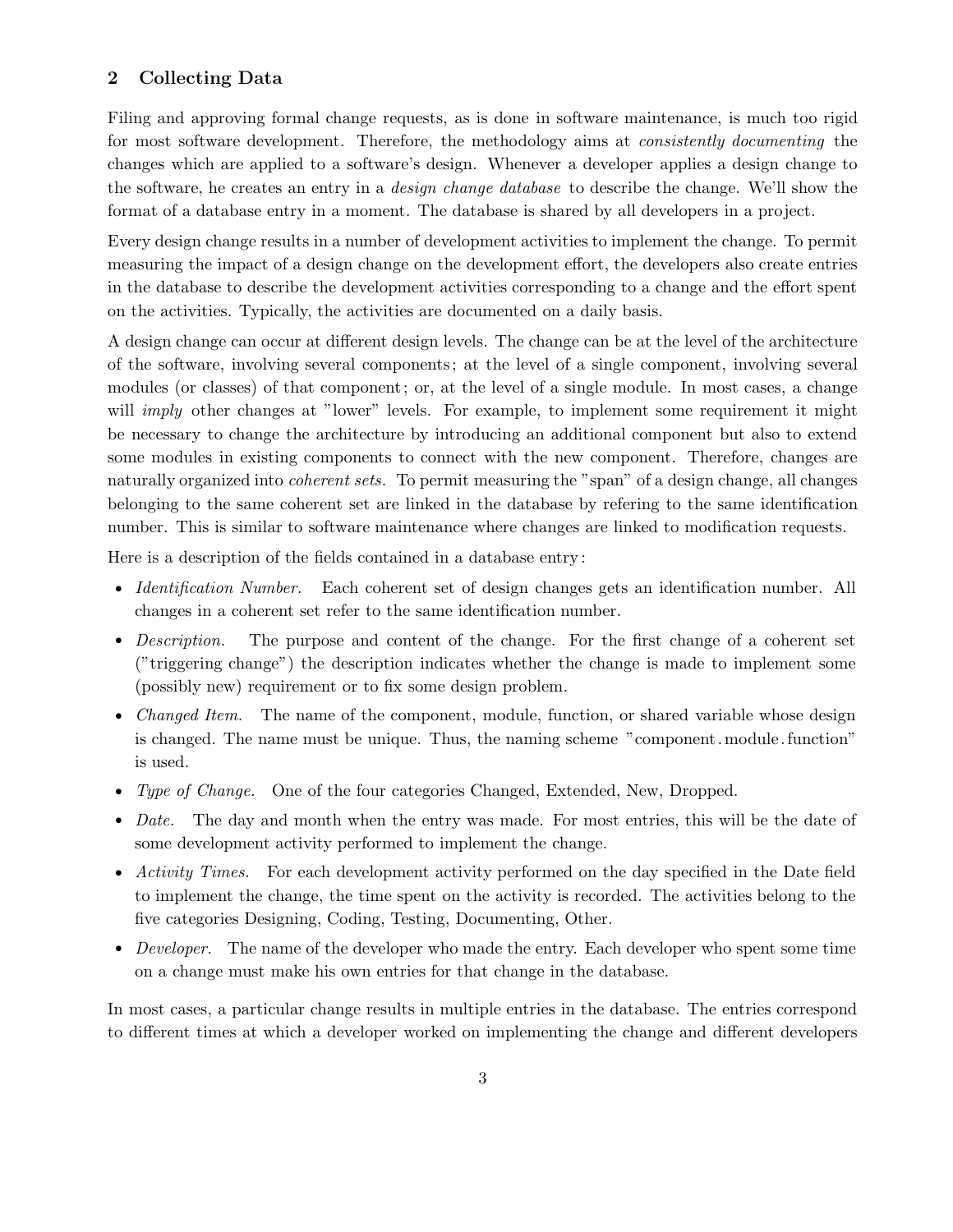implementing the change. For example, a developer might spend a total of 40 minutes of designing, 20 minutes of coding, and 10 minutes of testing for some change on one day, and an additional 10 minutes of coding and 30 minutes of testing for the same change on the next day. That would lead to two entries in the database for the change. It also is natural that a component or module occurs in the Changed Item field of database entries which belong to different coherent sets of changes, for example, when fixing a design error made during some earlier design change.

Partial entries in the database can and should be made as soon as some components and modules are known to surely be affected by a change. Partial entries will include the names of the components and modules, but no effort data. Recording such information helps to get an overview of the extent of a change and maintain a list of tasks yet to be accomplished to implement the change. In particular, looking at the functions and shared variables which are affected by a change helps to identify which other parts of the software will be affected by the change. The first entries for a project should be made when the initial high-level design has stabilized.

#### **3 Related Work**

Currently, tracking design changes and their impact during software development is not well supported. Version control systems record changes at the level of source code statements and not at the design level. In addition, it is difficult to properly link version control data to time sheet data, see  $[3, 12]$ . Bug trackers, such as BUGZILLA  $[10]$ , GNATS  $[11]$ , and JITTERBUG  $[13]$ , are limited in scope.

Changes are well documented in software *maintenance* using formal modification requests. In [ 4 ], a methodology for collecting change data during maintenance is presented which includes collecting effort data. That approach is similar to ours, and the lessons learned about the data collection process are valuable.

Recent work in design metrics for object-oriented software provides empirical evidence that the strength of the coupling between classes has a large impact on the fault-proneness of the classes  $[6, 7, 8, 9]$  and on the effort to correct faulty classes in maintenance  $[7]$ . Earlier work studied the suitability of source code metrics as predictors for the effort to correct faulty components [1, 5, 14]. Practical guidelines how to design a software to minimize faults and rework effort are scarce. How should components be designed and coupled to limit the propagation of changes? A qualitative approach for analyzing the tradeoffs in a software's design has been presented in  $[2, 15]$ . We have outlined a quantitative approach in [ 18 ].

For the purpose of project effort estimation, a quantitative model for software projects is required which takes the software's design as input and reflects the impact of design changes on the progress of a project. We have already presented such a model in [ 16, 17, 18, 19 ]. A design change database, as the database presented here, yields part of the input data needed for the project estimation model.

#### **4 Discussion**

It does not make much sense to collect data about each minor change or bug fix, especially while coding and unit testing. The emphasis with the methodology is on documenting *significant* changes.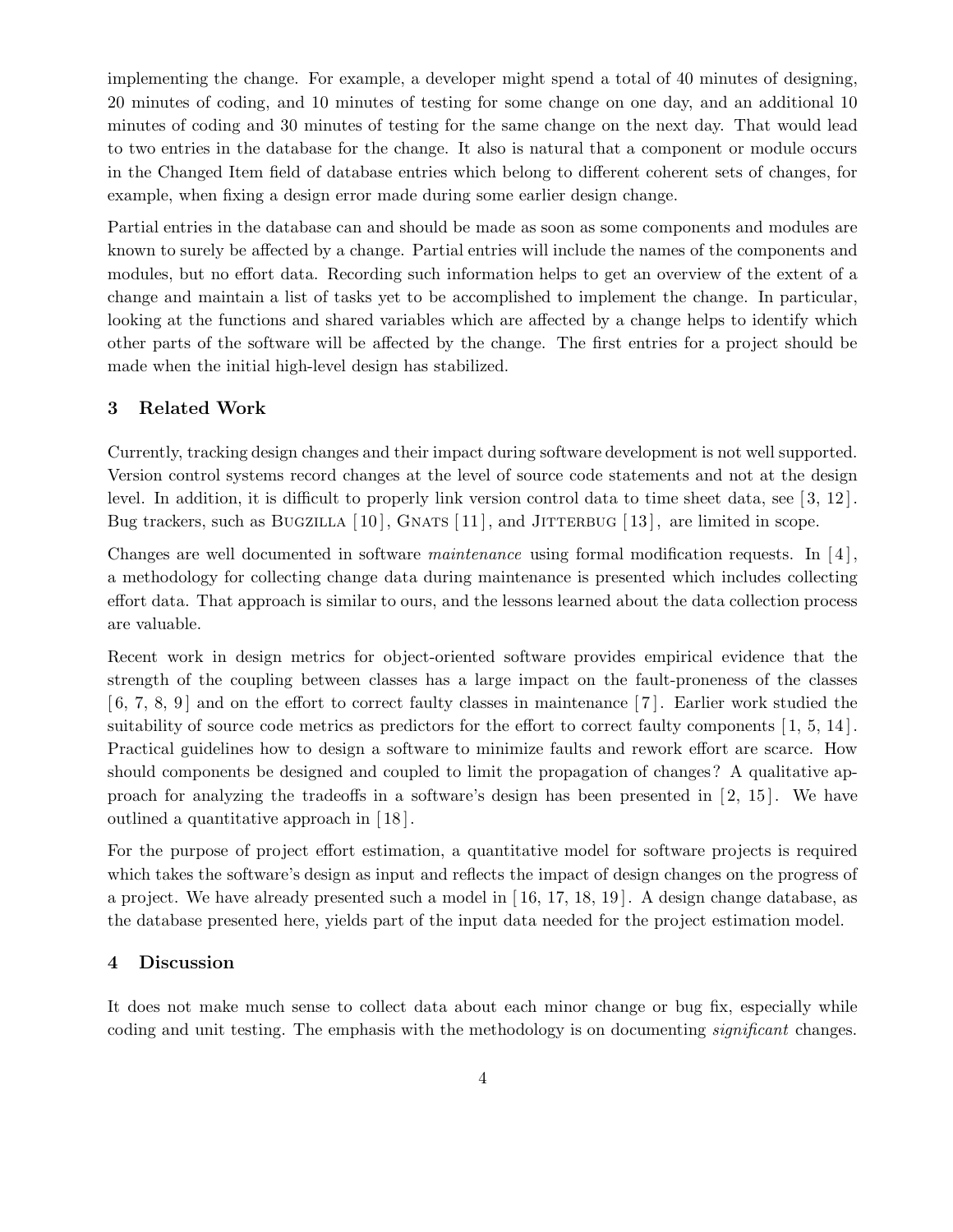In particular, changes which require coordination among the developers or which affect more than one component are documented.

Deciding whether a design change is implied by some other change or spans a new coherent set of changes (with its own identification number) may be somewhat subjective and pose some difficulty in practice. In particular, when documenting changes to changes the question is similar to deciding whether fixing some bug is still part of one and the same cycle of coding and unit testing, or not. Fortunately, developers usually can tell with good confidence whether a change is an immediate consequence of some other change or is different. The amount of time which has passed between two changes plays a role here. Practical experience with the methodology will show whether properly organizing the design changes into coherent sets really poses a problem in practice.

Although documenting the design changes places some extra work on the developers, they will also benefit from the data. Systematically describing the changes they apply will help them to identify all consequences of their changes. The database also helps with communicating changes to the other developers and partially covers the usual requests for design and code documentation. The data collected has some overlap with the usual time data collected for accounting purposes.

The overhead caused by the data collection process can be minimized using a suitable tool. Such a tool might be integrated with version control. It should offer intelligent defaults and menues to the developer for some fields when creating a database entry. For example, the tool should "know" which components and modules currently are part of the software and offer a menue with a list of their names when a developer fills out the Changed Item field. The tool should also support intelligent search in the database.

To fix our ideas, we have developed two paper forms for data collection. One form documents the purpose and level of the design changes and the other form documents the activities and effort caused by the changes. We have used the forms during our university programming classes. Based on the experiences gained, we are currently merging the forms into a web-based tool. ∗ The next steps will be to use the tool in industrial software development environments and to integrate the tool with version control systems.

### **References**

- 1. Almeida, Lounis, Melo : "An Investigation on the Use of Machine Learned Models for Estimating Correction Costs", Proceedings ICSE 20 (1998) 473-476
- 2. Asundi, Kazman, Klein : "An Architectural Approach to Software Economic Modeling", EDSER-2 (2000)
- 3. Atkins, Ball, Graves, Mockus : "Using Version Control Data to Evaluate the Impact of Software Tools", Proceedings ICSE 21 (1999) 324-333
- 4. Basili, Briand, Condon, Kim, Melo, Valett : "Understanding and Predicting the Process of Software Maintenance Releases", Proceedings ICSE 18 (1996) 464-474
- 5. Basili, Condon, El Emam, Hendrick, Melo : "Characterizing and Modeling the Cost of Rework in a Library of Reusable Software Components", Proceedings ICSE 19 (1997) 282-291

<sup>∗</sup> A prototype of the tool will be available at the time of the workshop.